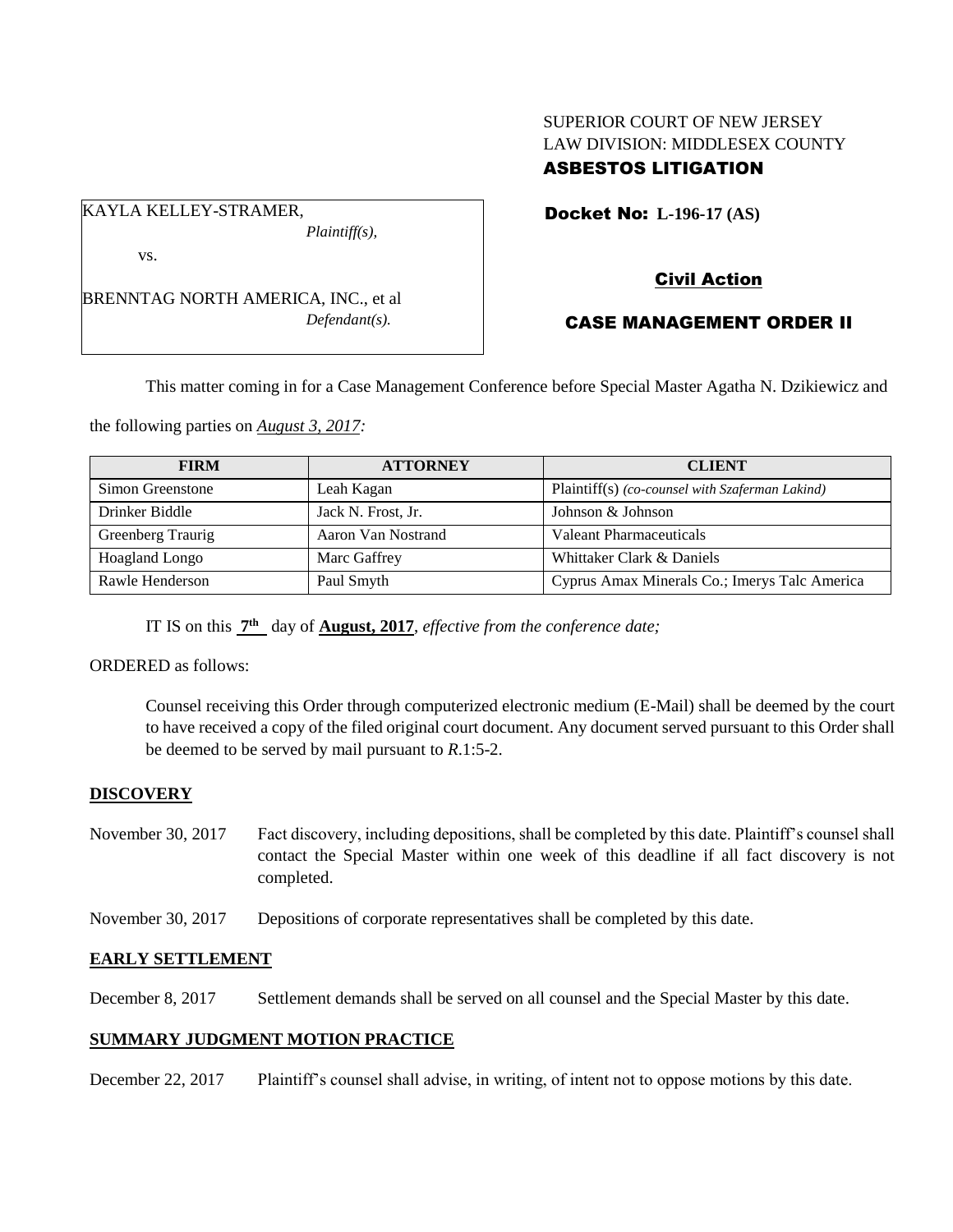| January 5, 2018 |  |  |  | Summary judgment motions shall be filed no later than this date. |
|-----------------|--|--|--|------------------------------------------------------------------|
|                 |  |  |  |                                                                  |

February 2, 2018 Last return date for summary judgment motions.

#### **MEDICAL DEFENSE**

| September 1, 2017 | Plaintiff shall serve medical expert reports by this date.                                                                                                                                                                                               |
|-------------------|----------------------------------------------------------------------------------------------------------------------------------------------------------------------------------------------------------------------------------------------------------|
| September 1, 2017 | Upon request by defense counsel, plaintiff is to arrange for the transfer of pathology specimens<br>and x-rays, if any, by this date.                                                                                                                    |
| February 28, 2018 | Defendants shall identify its medical experts and serve medical reports, if any, by this date. In<br>addition, defendants shall notify plaintiff's counsel (as well as all counsel of record) of a<br>joinder in an expert medical defense by this date. |

#### **LIABILITY EXPERT REPORTS**

- December 15, 2017 Plaintiff shall identify its liability experts and serve liability expert reports or a certified expert statement by this date or waive any opportunity to rely on liability expert testimony.
- February 28, 2018 Defendants shall identify its liability experts and serve liability expert reports, if any, by this date or waive any opportunity to rely on liability expert testimony.

#### **ECONOMIST EXPERT REPORTS**

December 15, 2017 Plaintiff shall identify its expert economists and serve expert economist report(s), if any, by this date or waive any opportunity to rely on economic expert testimony.

February 28, 2018 Defendants shall identify its expert economists and serve expert economist report(s), if any, by this date or waive any opportunity to rely on economic expert testimony.

#### **EXPERT DEPOSITIONS**

March 23, 2018 Expert depositions shall be completed by this date. To the extent that plaintiff and defendant generic experts have been deposed before, the parties seeking that deposition in this case must file an application before the Special Master and demonstrate the necessity for that deposition. To the extent possible, documents requested in a deposition notice directed to an expert shall be produced three days in advance of the expert deposition. The expert shall not be required to produce documents that are readily accessible in the public domain.

### **PRE-TRIAL AND TRIAL**

- December 8, 2017 The settlement conference previously scheduled on this date is **cancelled**.
- March 9, 2018 @ 10:00am Settlement conference. All defense counsel shall appear with authority to negotiate settlement and have a representative authorized to negotiate settlement available by phone. Any request to be excused from the settlement conference shall be made to the Special Master no later than 4:00pm of the day prior to the conference.

 $\_$  ,  $\_$  ,  $\_$  ,  $\_$  ,  $\_$  ,  $\_$  ,  $\_$  ,  $\_$  ,  $\_$  ,  $\_$  ,  $\_$  ,  $\_$  ,  $\_$  ,  $\_$  ,  $\_$  ,  $\_$  ,  $\_$  ,  $\_$  ,  $\_$  ,  $\_$  ,  $\_$  ,  $\_$  ,  $\_$  ,  $\_$  ,  $\_$  ,  $\_$  ,  $\_$  ,  $\_$  ,  $\_$  ,  $\_$  ,  $\_$  ,  $\_$  ,  $\_$  ,  $\_$  ,  $\_$  ,  $\_$  ,  $\_$  ,